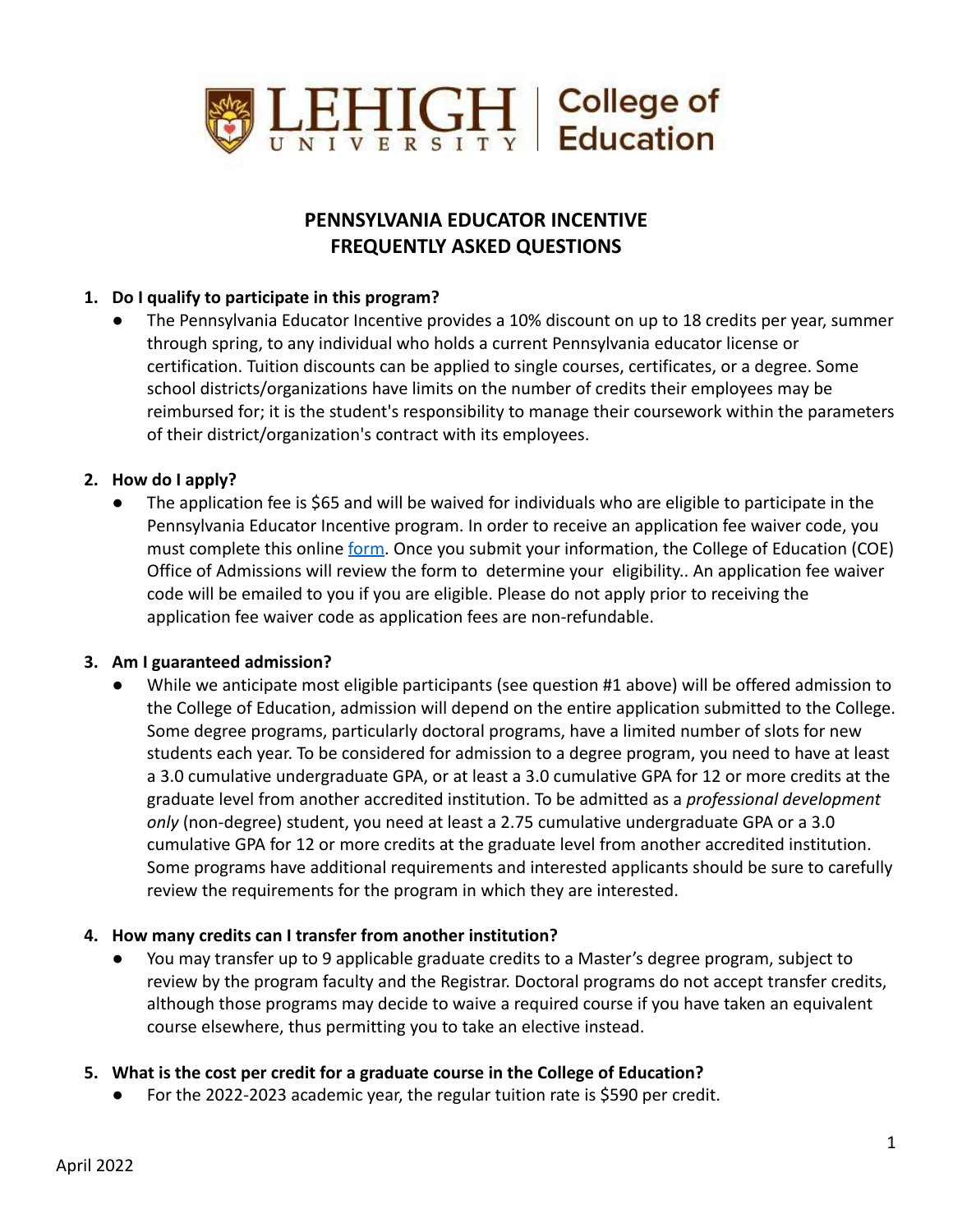## **6. How many credits can I take each semester?**

This agreement provides a 10% discount on up to 18 credits per year, summer through spring, to eligible participants (see question #1 above). Some school districts/organizations have limits on the number of credits their employees may be reimbursed for; it is the student's responsibility to manage their coursework within the parameters of their district/organization's contract with its employees.

## **7. Are there financial implications if I withdraw from a course?**

● When a student drops a course *within the first ten days* of the semester (*within five days* for 6-week summer sessions) the course is dropped without charge, and your academic transcript does not show that you were enrolled in the course. For shorter courses, there is no such tuition-free drop; if you begin a shorter course, tuition will be charged. If you drop a course *after* the  $10<sup>th</sup>$  day of classes, you become personally responsible for paying the portion of the course you completed. You will, therefore, receive a prorated tuition bill in accordance with Lehigh University's then applicable policies, rules and regulations. You are responsible for paying this bill. The Bursar's office will place holds on accounts with outstanding balances; these holds will prevent a student from obtaining grades, registering for subsequent semesters, requesting transcripts, etc.

## **8. Does this incentive program cover additional fees such as the internship fee?**

- This agreement only applies to tuition. It does not cover additional fees.
- **9. If I am already enrolled as a student in the College of Education, am I still eligible for the Pennsylvania Educator Incentive?**
	- Eligible participants (see question #1 above) who are already accepted into programs of study in the COE are covered by this incentive program going forward. Thus, you will be awarded the Pennsylvania Educator Incentive for all future coursework in the COE. You will not, however, be eligible for refunds on tuition paid for coursework completed before the start of this program.
- **10. Does this incentive program mean I can take courses in other Lehigh departments or colleges at the discounted COE tuition rate?**
	- No. This incentive program only covers courses taken in the COE. Courses taken in other departments and colleges at Lehigh University are subject to their current tuition rates, and students are responsible for handling all relevant financial aspects of taking such coursework.

## **11. Do I have to pursue an advanced degree?**

No, you may apply as a *professional development only* (non-degree) student and may take up to 12 credits as such.

## **12. What if I am pursuing certification, and not a degree, that requires more than 12 credits?**

If you are seeking certification only, you are allowed to take more than the standard *professional development only* (non-degree) limit of 12 credits. You are, instead, classified as a *professional development/non-degree student pursuing external certification* and can take as many credits as required by the external accrediting agency.

## **13. When are courses typically offered?**